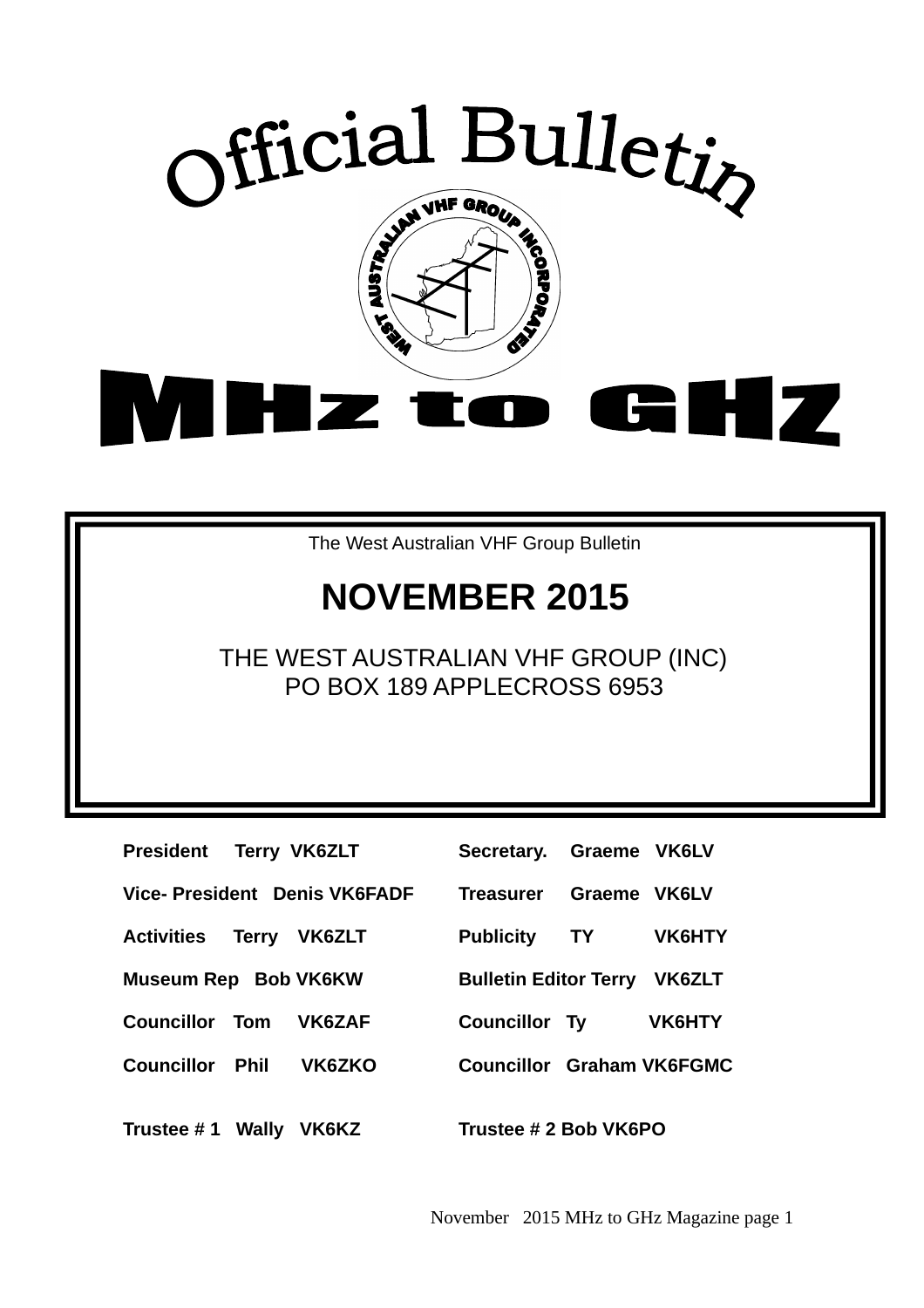## **Contents**

- 1. Editor's Comments -
- 2. From the President's Desk
- 3. Latest committee from the 2015 AGM
- 4. Goals for 2016
- 5. RTL- SDR uses & Noise filters
- 6. 23cm & 10GHz items + Web addresses of interest

**1. Editor's Comments** – Apologies for the late publishing date but due unfortunately to circumstances beyond my control, like visits to hospitals and family commitments, such that the publishing date seemed to have slipped further behind. However, at last the words are flowing. You may have observed from the front sheet that TY VK6HTY has taken over one of my former jobs that being that of publicity officer. TY has taken over the job with gusto. Well Done Ty

**2. From the President's Desk** With the assistance of our two intrepid web masters that is Denis VK6FADF & Ty VK6HTY a successful revamping of the Club website including the he email addresses on the WIA members website. Upgrading will be ongoing.

The club committee had a very successful meeting in early November, where as part of the discussion it was decided that the club activities would be widened to not only the include the usual  $4<sup>th</sup>$  Monday of the month but also incorporate the first Saturday in the month following the club meeting. This would allow daytime projects to being completed and also allow some of our country members as well as members from north of the river to participate in club activities.

Activities of the club will be in the spotlight in 2016 so if any members could suggest, or organise a particular project feel free to send an email to committee (see front Page). All suggestions considered.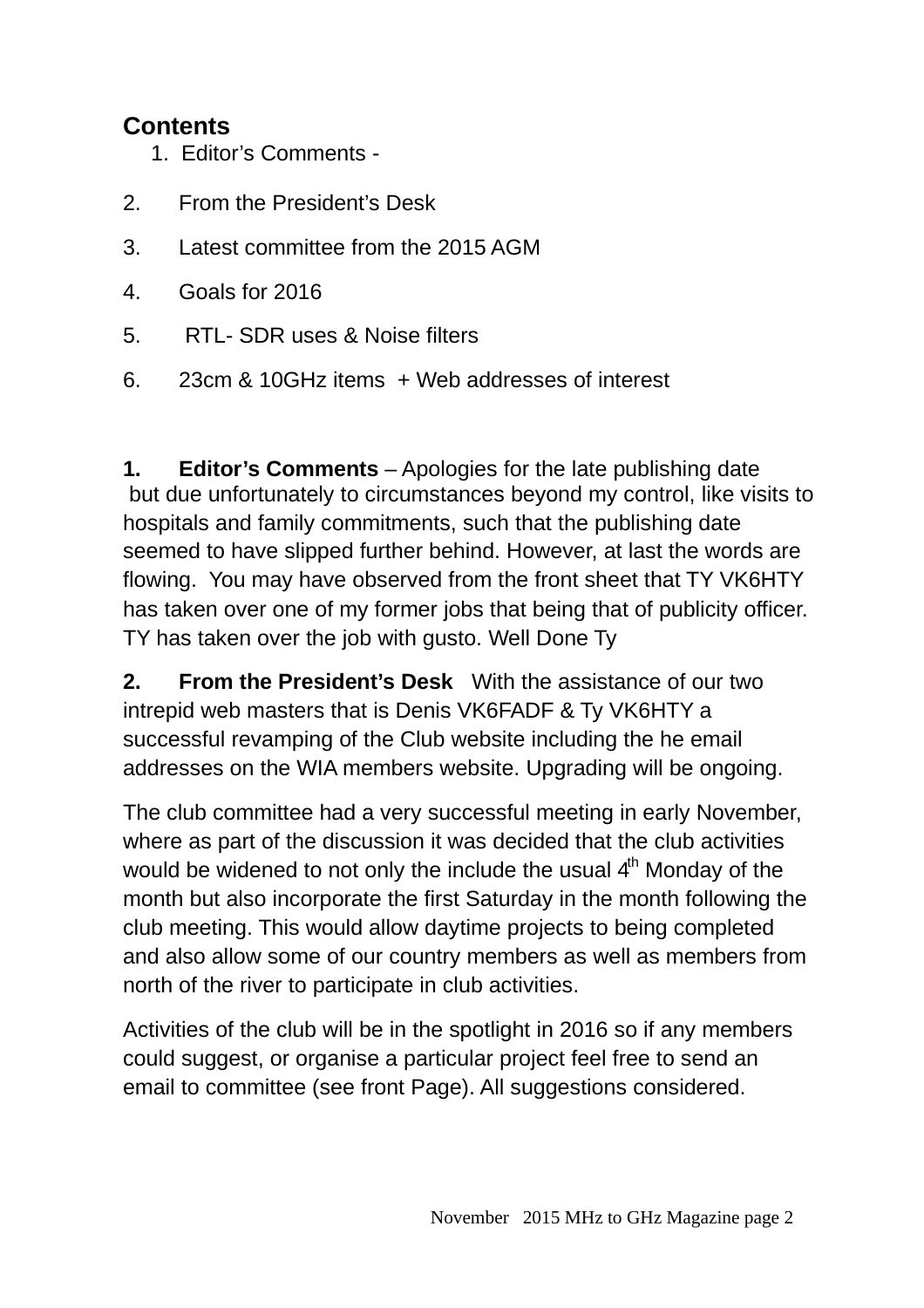#### **3. Latest committee from the 2015 AGM**





**President Terry VK6ZLT Vice President Denis VK6FADF** 



# **Secretary/treasurer Graeme VK6LV**



**Councillor Tom VK6ZAF Councillor Ty VK6HTY** 



November 2015 MHz to GHz Magazine page 3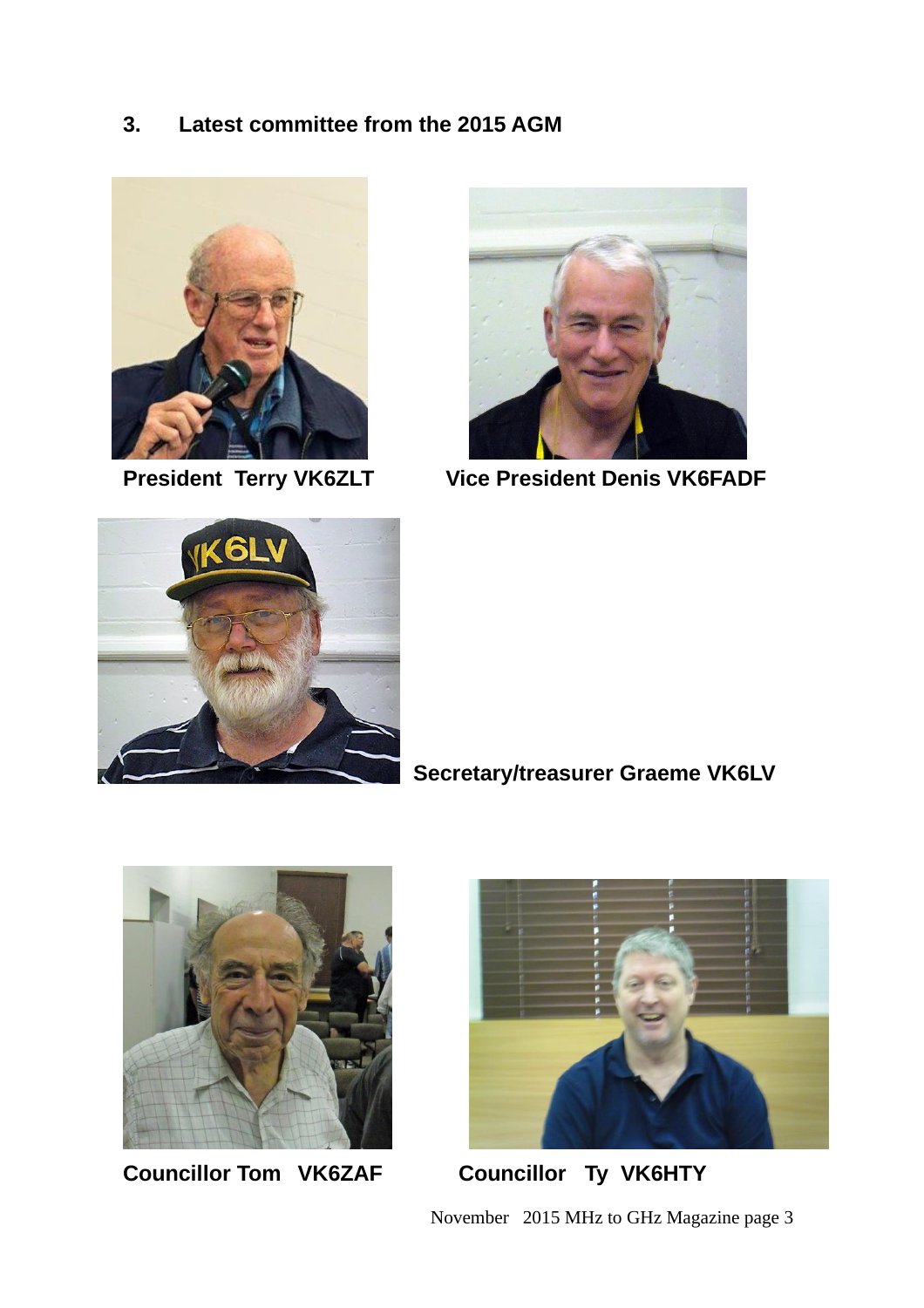



**Councillor Phil VK6ZKO** 

**Councillor Graham VK6FGMC** 



**Councillor/Museum Rep Bob VK6KW** 

**4. Goals for 2016** 

**These are all flexible in time scale.** 

- **1. Make Mt. Barker VK6RST & Esperance VK6REP fully operational.**
- **2. Find new site for VK6RBU.**
- **3. New antenna for VK6RBS.**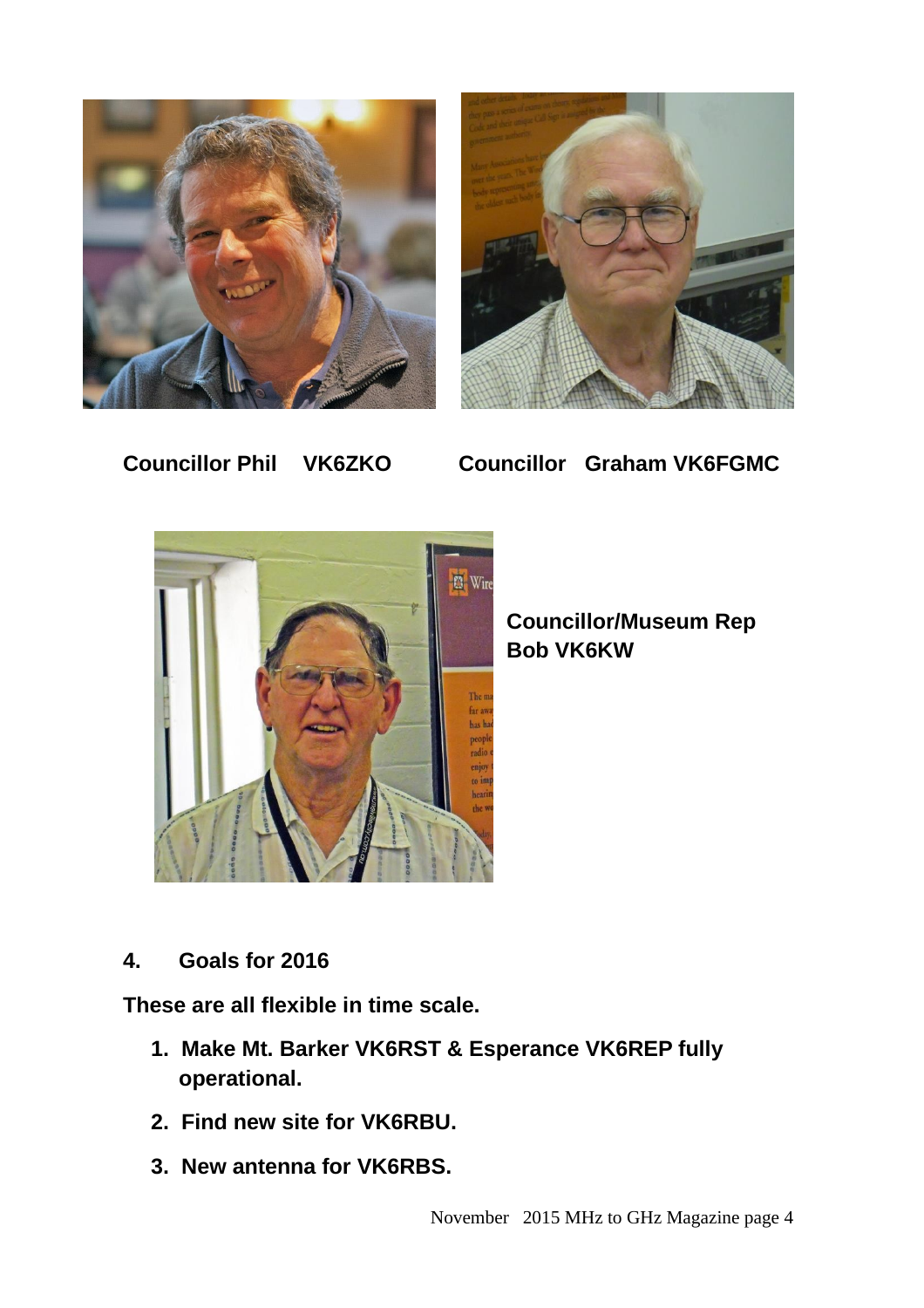- **4. Expand club facilities to incorporate the addition daytime meetings on the 1st Saturday in the month.**
- **5. Welcome more input from members as to their needs in AR.**
- **6. Promote more activity into the 23cm and 3cm microwave regions.**
- **7. Investigate the production of suitable transverters for microwave bands.**
- **8. Stimulate interclub co-operation to share experiences in various fields.**
- **9. Provide facilities for country members to become more involved with the city experiences.**
- **10. Increase club membership.**

#### **5. RTL- SDR uses & Noise filters**

## **http://www.rtl-sdr.com/rtl-sdr-tutorial-measuring-filtercharacteristics-and-antenna-vswr-with-an-rtl-sdr-and-noisesource/**

A comprehensive report for amateurs who have not got access to spectrum analyser.

# **6. Checking the Calibration of your SWR meter and constructing a dummy load.**

Submitted by VK2XTT on Fri, 16/10/2009 - 10:21 There is a simple way to check if your SWR Bridge is working correctly.

You will need a 5 watt resistor, not wire wound, of 75 ohms and 100 ohms.

If you can't find a 5 watt carbon or metal film resistor, parallel up 3 x 390 ohm 1 watt units with 2 x 360ohm units to make a 75.4 ohm resistor and 5 x 500ohm resistors to make the 100 ohm unit.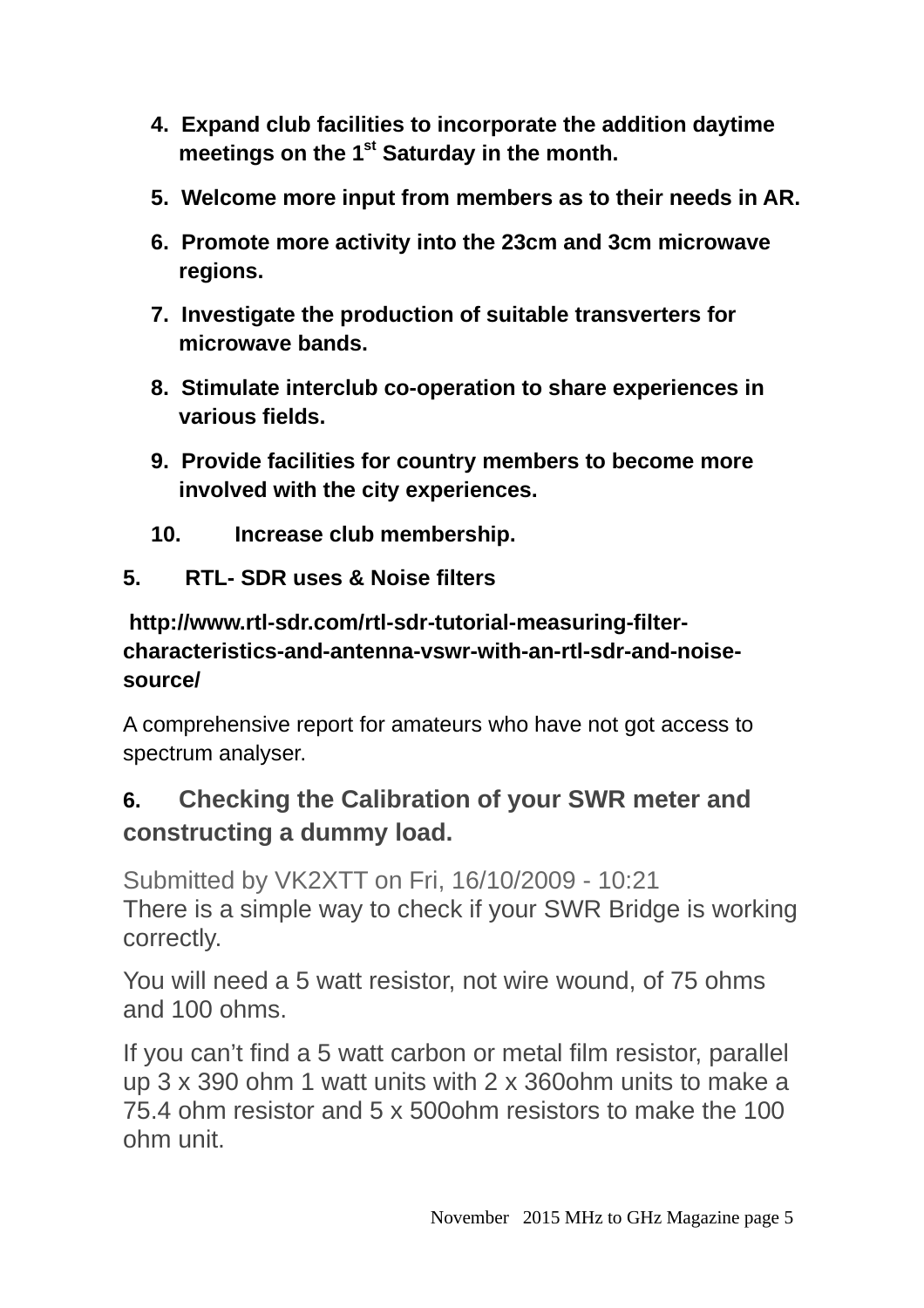Solder each resistor into a PL259 plug so you can attach either of them to the back of your meter. If your using paralleled units, solder a coax fly lead to your bundle keeping all leads short. Too much coax will also affect the readings. Or build it using the dummy load construction technique as described in the article linked at the end of this note.

Turn your rig to its lowest power setting, hopefully lower than 5 watts and key the transmitter.

A 75 ohm resistor will indicate 1.5:1 and a 100 Ohm resistor will indicate 2:1 - simple !

I stress the need for carbon or metal film resistors since a wire wound unit adds significant inductance that will skew the result.

For more detailed instructions on building multi resistor dummy load, read this excellent article by K4EAA...

**http://www.k4eaa.com/dummy.html**

## **7. 23cm & 10GHz operation**

During the course of Wally VK6KZ excellent talk & demo of 10GHz development in West Australia, Wally mentioned that there still one long distance record that is up for grabs that has not been claimed and that is the 5GHZ SSB contact across the Great Australian Bight.

## **23cm**

The complete high performance 1240 to 1300MHz Transverter is constructed using three separate Kits, and takes around 8 hours to construct and tune. A large number of SMD components are used to make the Transverter compact and predictable in performance. The design uses a low noise PHEMT amplifiers, high level +17dBm mixer for good strong signal handling and a cleaner transmit signal on the 23cm band. Mini-Kits designed tuneable filters have been used that provide high local oscillator rejection and low spurious output. Please refer to the EME23-TRV Kit webpage and the 23cm Block Diagram for more information.